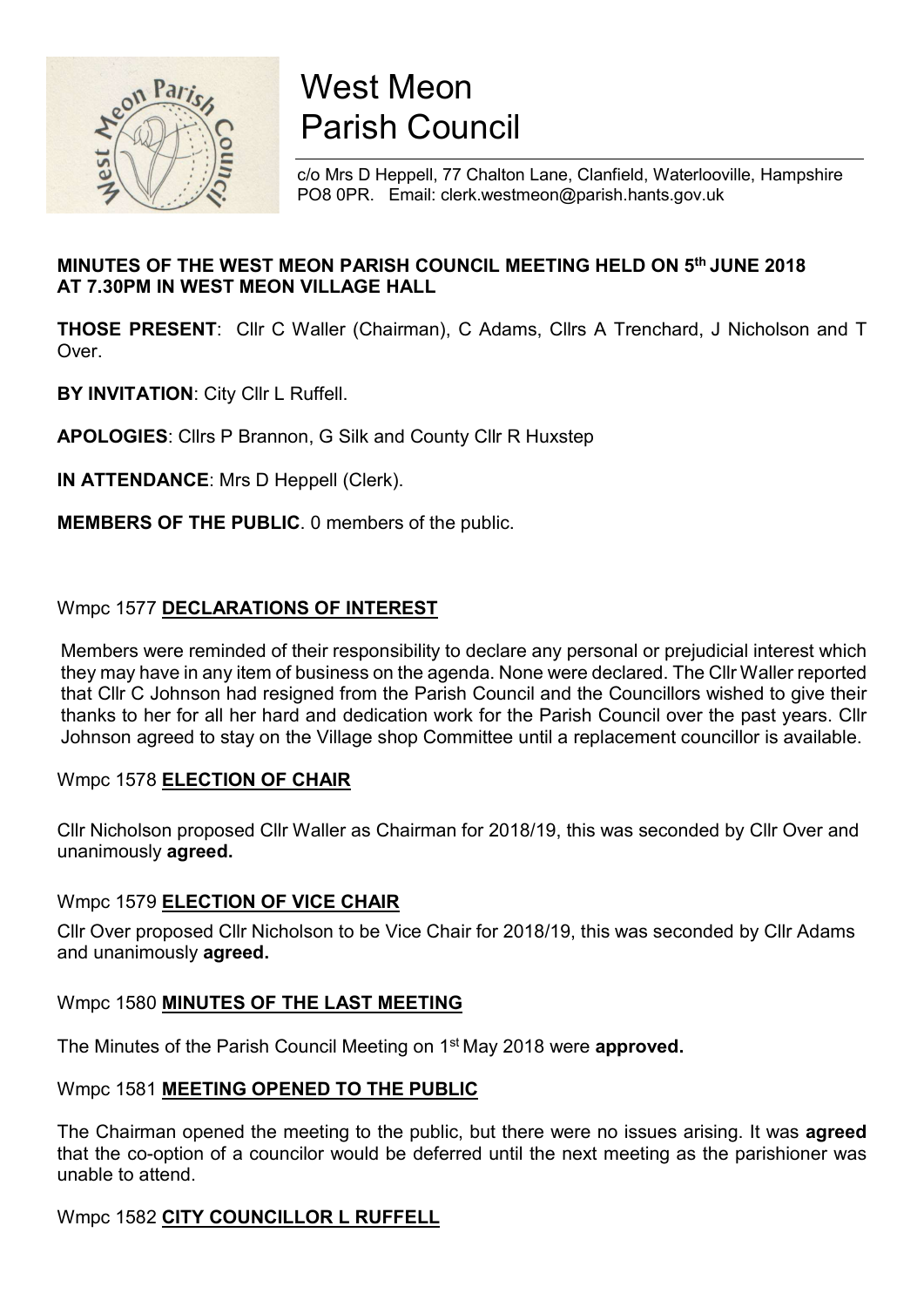Cllr L Ruffell's report was previously circulated and noted by members. Cllr Ruffell advised that HCC had a works and pension meeting on 6<sup>th</sup> June 2018.

Cllr Ruffell advised that grants are available and Cllr Waller advised that he had already registered an Armistice Day grant application to publish the booklet on the Great War.

Cllr Ruffell invited WMPC to attend the of the SDNP Authority Parish Planning workshop meeting to be held at Hambledon Village Hall on 12<sup>th</sup> June 2018. Cllr Brannon advised he may attend.

#### Wmpc 1583 CLERK'S REPORT

The Clerk's report had previously circulated was noted by the Parish Council which included Councillor's action points. The Clerk advised that external audit elector's rights to inspect notices have been displayed on noticeboards and WMPC website.

Following the resignation of Cllr Charlotte Johnson the Clerk had contacted Democratic Services WCC, who advised that the Parish Council to go to co-option process for a new councillor.

The Clerk had previously circulated information from WCC on small and project grants are open, the deadline being noon 15 June 2018. WCC are looking to encourage on Armistice Day Centenary Anniversary applications where possible. Cllr Waller advised he had applied for the grant.

It was noted that no councilor was available to attend the Winchester Passenger Forum meeting on Thursday 21<sup>st</sup> June at HCC.

#### . Wmpc 1584 West Meon Parish Council Working Groups 2018-19

#### Finance & Administration

- Finance Cllrs Nicholson, Over
- Budget/Future Expenditure/Grants Cllr Nicholson
- Clerk HR Cllr Over

#### Planning

- Planning Applications Cllrs Waller, Brannon, Trenchard
- Strategic Planning/SDNP Cllrs Brannon, Silk
- VDS Enhancement Cllrs Trenchard, Brannon, Waller

#### Highways and Transport

Cllr Waller

### Environment

- Recreation Ground Cllr Waller
- Rights of Way/Footpaths Cllr Silk
- Meon Valley Trail Cllr Silk
- River Flooding Cllrs Waller, Silk

### **Community**

• Local Authority Housing – Cllr Adams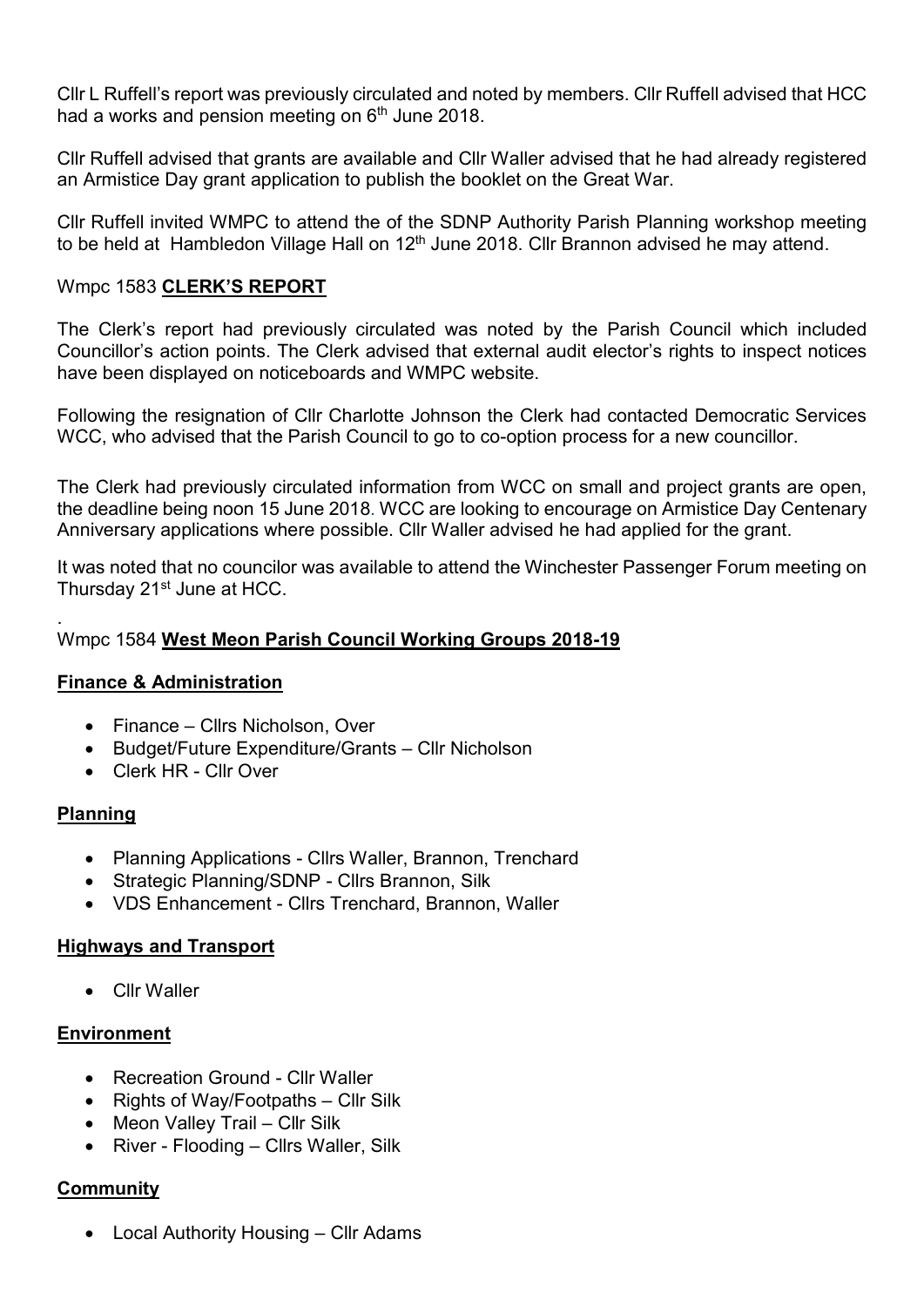Disabled and Elderly – Cllr Adams

## Communications

- Parish News Cllr Nicholson
- Website Cllrs Over, Adams, Cllr Nicholson

## Appointment to Outside Bodies

- Village Hall Committee Cllr Brannon
- West Meon & Warnford Sports Club Cllr Waller
- Hampshire Association of Local Councils (HALC) Cllr Over

## Community Liaison Representatives

- Touchet Trust Malcolm Edwards
- Footpaths and Rights of Way Martin Cowell
- Village Shop Committee Charlotte Johnson
- Highways David Compton

## TO RECEIVE WORKING GROUPS

#### Wmpc 1585 PLANNING

(i) It was noted that over 40 parishioners engaged with the Opinion Finder's poll on the Village Design Statement (VDS) at the Annual Parish Council Meeting (APM). Mr Stewart received the comments which are shared on the Parish Council Website. The second draft of the VDS was agreed to be sent Chris Patterson for an informal view and the draft will be on display in the village hall and photos will be added. It was **agreed** that thanks should be given to those who have contributed to the VDS, in the Parish News.

(ii) It was noted there was no progress on the lighting at the former Red Lion and Cllr Waller **agreed** to contact the owners.

(iii) SDNP/18/02659/LDP 3 Jubilee Cottages Alton Road, West Meon, Petersfield, Hampshire GU32 1JF to convert a loft for habitable use. The Parish Council agreed to raise No Objections.

(iv) It was unanimously agreed to adopt the West Meon Planning Policy Guidance subject to comments made by Cllr Brannon and some grammatical changes.

### Wmpc 1586 FINANCE AND ADMINISTRATION

### (i) Schedule of Payments agreed.

### Date 5th June 2018

| Ch 300444 HCC Lighting                      | £446.38 |
|---------------------------------------------|---------|
| <b>Ch 300445 Spoilt</b>                     | £35.00  |
| Ch 300446 C Waller Printing costs           | £26.00  |
| Ch 300447 P Anderson Photo printing costs   | £25.79  |
| Ch 300448 Equestrian Fencing and timber Ltd | £44.14  |
| Ch 300449 Hilliers                          | £100.00 |
| Ch 300450 D Heppell salary                  | £31.22  |
| Ch 300451 Expenses Clerk                    |         |